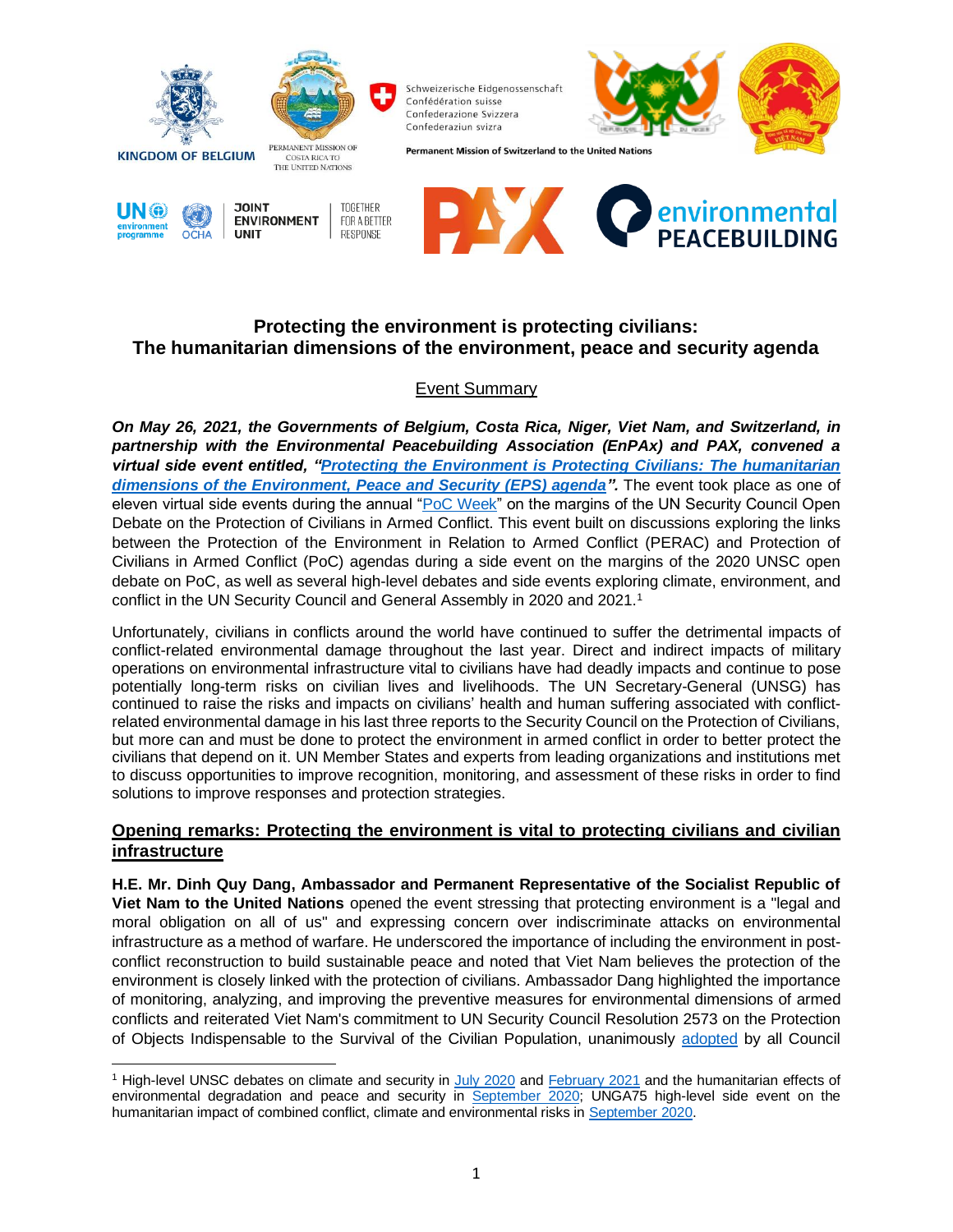

Members in April 2021. Furthermore, the ambassador stated that he was hopeful that this important Resolution will contribute to improving the upholding of international humanitarian law (IHL) and protections for civilians in armed conflict by broadening the international community's perspective to look at the wider direct and indirect impacts of armed conflicts on civilians.

Next, **Mr. Niandou Auogi, Minister and Permanent Representative of Niger to the United Nations** elaborated on the importance of addressing the environmental dimensions of armed conflicts, particularly the natural resources that people depend on for their survival. He specifically highlighted the current situation in the Sahel region and how environmental degradation, combined with climate risks, can have harmful impacts on civilians. Mr. Auogi expressed concern that environmental protection is often put "on the backburner" by parties to the conflicts. He noted that this is why Niger, during its term in the UNSC, has prioritized discussions on the need for upholding of the IHL rules on the protection of the natural environment and the need for the promotion of coordination between governments and humanitarian actors in mitigating harmful effects from conflicts to protect civilians. In this aim, Mr. Auogi noted that Niger sees this discussion as timely and encourages States to move this discussion further.

### **Panel: Exploring the humanitarian dimensions of Environment, Peace and Security**

The panel began with a presentation by **Ms. Johana Bretou-Klein, a Researcher at the London School of Economics and Political Science (LSE)**. She presented findings from a study, entitled "Protecting Lives, Livelihoods, and the Environment in Humanitarian Operations", which explores the nexus between the protection of the environment and protection of civilians, and was commissioned by the Joint Environment Unit (JEU) of UN Environment Programme (UNEP) and UN Office for the Coordination of Humanitarian Affairs (OCHA). Ms. Bretou-Klein highlighted that the environment has been an invisible issue during conflicts as it has been more closely associated with development in the reconstruction and stabilization phases in post-conflict areas. She noted how the research she and her colleagues at the LSE conducted had explored how environmental dynamics in conflicts affect civilians, and how the humanitarian system can better address these dynamics to reduce risk through sharing best practice guidance. She elaborated on the findings of the research that helped to demonstrate the direct and indirect environmental damage as a result of conflict, the linkages with the protection of civilians, and how external factors such as climate change and the COVID-19 pandemic can accelerate existing damage and vulnerabilities. She called for durable solutions, including suggestions such as: improving data collection and monitoring for evidence-based decision-making; ensuring the inclusion of local communities to strengthen resilience; mainstreaming the environment in operational planning and assessments; and promoting awareness and training on the protection-conflict-environment nexus.

**Mr. Chris Harland, Deputy Head of the International Committee of the Red Cross (ICRC) Delegation in New York,** began his presentation with a clear message: "By protecting the environment in armed conflict, we protect civilians." His intervention consisted of three key areas: how protection of the environment is linked with the protection of civilians; how IHL protects the natural environment; and lastly, suggestions on how to strengthen such protection. He explored the impacts of conflicts on soil, water, biodiversity, and the built environment, noting that the consequences of such impacts for the civilian population are "many, severe, and complex", and they further exacerbate climate security risks. However, Mr. Harland also noted what he called a "renewed momentum to ensure the environment is protected in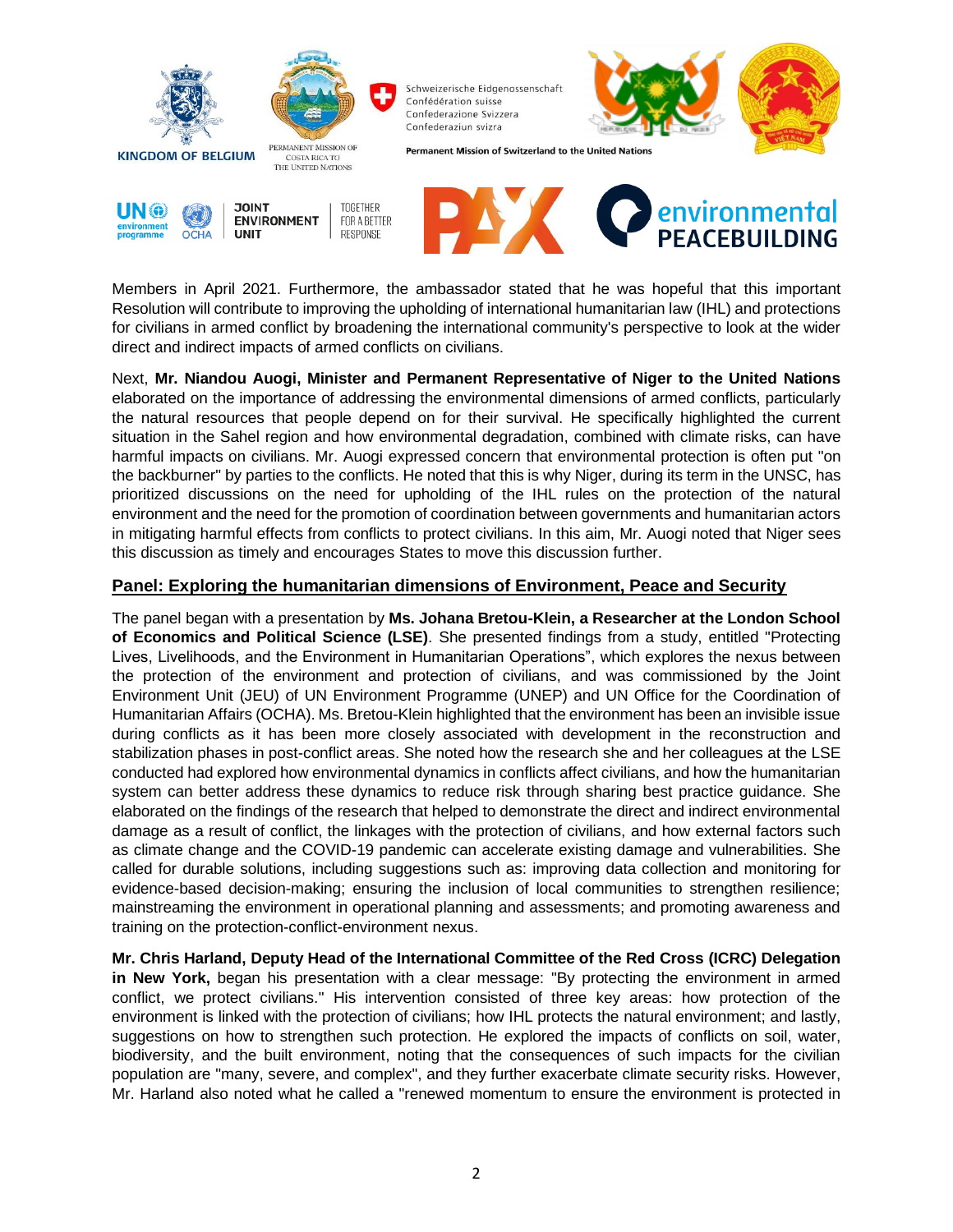

war", particularly in the growing number of high-level UN events on the topic, as well as international efforts to define the international crime of ecocide and the [International Law Commission's](https://legal.un.org/ilc/guide/8_7.shtml) Draft Principles on [PERAC.](https://legal.un.org/ilc/guide/8_7.shtml) Lastly, Mr. Harland also highlighted the ICRC's own updated Guidelines on the [protection of the](https://www.icrc.org/en/document/guidelines-protection-natural-environment-armed-conflict-rules-and-recommendations-relating)  [natural environment in armed conflict,](https://www.icrc.org/en/document/guidelines-protection-natural-environment-armed-conflict-rules-and-recommendations-relating) exploring the opportunities they can provide to armed actors to protect the environment in armed conflict thereby also protecting the civilians dependent on it. He also stressed the importance of dialogue with non-state actors, particularly ensuring they are aware of the rules of war. Lastly, he stressed that cooperation among all stakeholders is key to fighting such an existential threat facing our planet.

During his presentation, **Mr. Dominick de Waal, Senior Economist at the World Bank,** illustrated the important role of data and information on early warning signs for the protection of water and sanitation in conflict, which he highlighted were products of and had impacts on the environment, as well as are essential for civilian health. He presented recommendations highlighted in a joint report recently [published](https://www.icrc.org/en/document/joining-forces-secure-water-and-sanitation-protracted-crises) by the World Bank, UNICEF (the UN Children's Fund), and the ICRC on the protection of water and sanitation in urban areas in protracted crises in the Middle East and North Africa region. Mr. de Waal outlined new as well as existing persistent problems noted in the report, including: a lack of data-sharing; regional water insecurity fueling displacement and instability, as well as inter-communal and host-migrant tensions; lack of access to and destruction of essential water infrastructure; and unstable energy supply and pricing. He called for increased collaboration between humanitarian and development actors in seeking to protect water and sanitation in conflict situations.

Finally, **Mr. Wim Zwijnenburg, Conflict and Environment Project Leader at PAX**, outlined three key areas of environmental harm in relation to armed conflict, namely: the use of explosive weapons in populated areas; the destruction of natural resources and environmental infrastructure; and the connection between conflict, water security and the protection of civilians. Through an examination of various case studies from ongoing conflicts, he demonstrated how innovative research methods can contribute to improved monitoring through remote sensing in areas impacted by environmental damage in conflict areas. The case studies also highlighted the exacerbating effects of conflicts on the growing climate crisis through destruction of vital natural resources and a collapse of governance tasked with mitigation. Mr. Zwijnenburg gave several key recommendations on what can be done to better prevent and mitigate conflict-related environmental damage and its impacts through: building better analysis and information sharing; holding regular UN Security Council briefings on environmental dimensions of armed conflicts; and implementing existing legal frameworks. Mr. Zwijnenburg further urged UNSC members to explore building an overarching Environment, Peace and Security umbrella agenda across the UN system in order to ensure better coherence, coordination, efficiency, and efficacy.

### **Featured respondents: The close connection of climate change, conflict and environment**

Following the panel presentations, representatives from co-sponsoring Member States, Switzerland and Costa Rica, took the floor with responses and questions posed to the panelists. In his remarks, **Mr. Adrian Hauri, Minister and Deputy Permanent Representative of Switzerland to the United Nations**, examined the progress made since the first PoC Week side event on this topic in 2020. He underscored the important ways in which the Security Council has explored the topic, including looking at the humanitarian impacts of environmental degradation, as well as the links between climate and security in